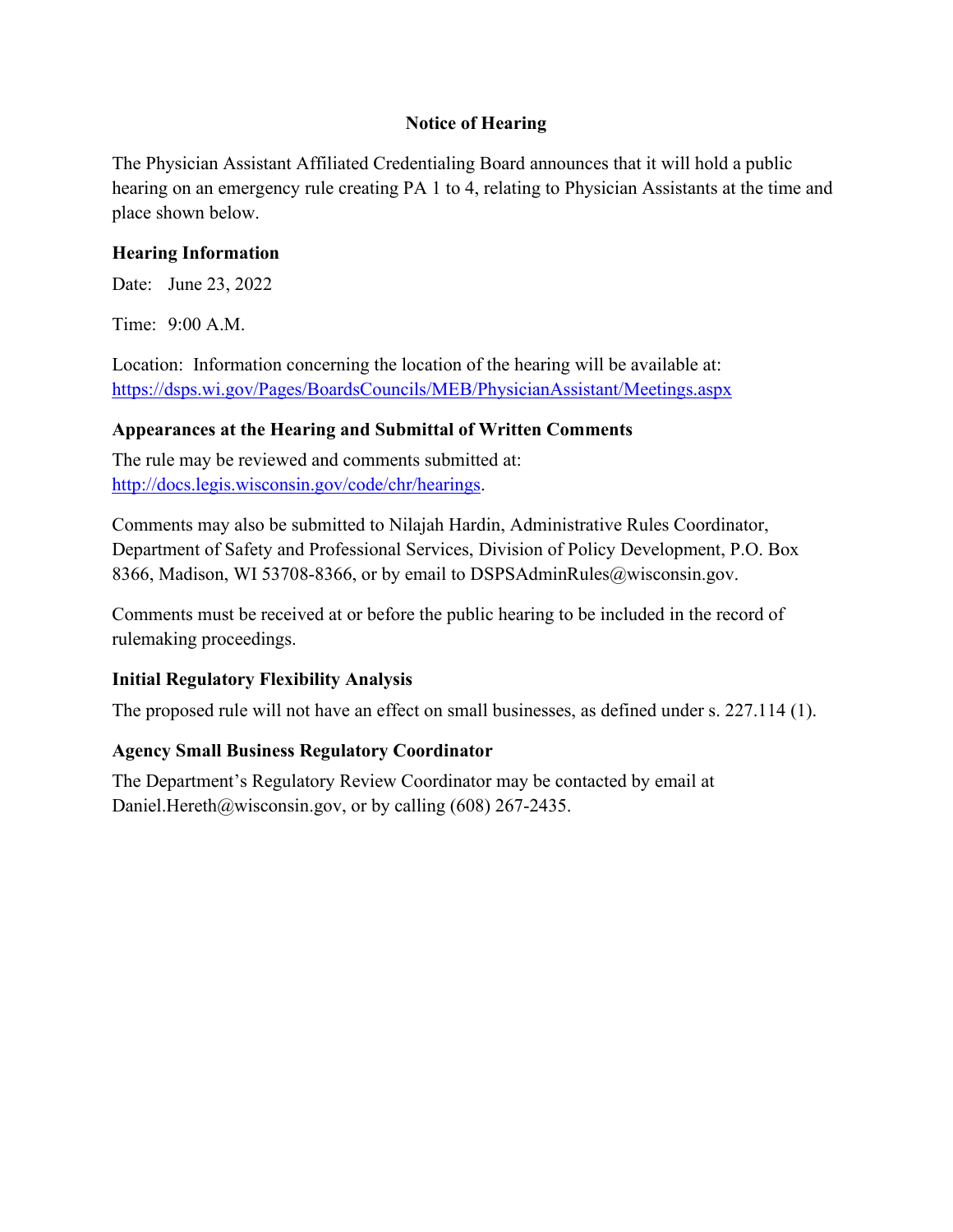# STATE OF WISCONSIN PHYSICIAN ASSISTANT AFFILIATED CREDENTIALING BOARD

| IN THE MATTER OF RULEMAKING<br><b>ORDER OF THE</b><br>$\bullet$<br><b>PROCEEDINGS BEFORE THE</b><br>$\cdot$ PHYSICIAN ASSISTANT AFFILIATED. |  |
|---------------------------------------------------------------------------------------------------------------------------------------------|--|
| PHYSICIAN ASSISTANT AFFILIATED<br>CREDENTIALING BOARD<br>the company of the company                                                         |  |
| CREDENTIALING BOARD<br>ADOPTING EMERGENCY RULES                                                                                             |  |

The statement of scope for this rule, SS 110-21, was approved by the Governor on December 10, 2021, published in Register 792A3 on December 20, 2021, and approved by the Physician Assistant Affiliated Credentialing Board on January 3, 2022. This emergency rule was approved by the Governor on March 8, 2022.

## ORDER

An order of the Physician Assistant Affiliated Credentialing Board to create PA 1 to 4 relating to Physician Assistants.

Analysis prepared by the Department of Safety and Professional Services. 

## EXEMPTION FROM FINDING OF EMERGENCY

The Legislature by 2021 Wisconsin Act 23 Section 72 (2) provides an exemption from a finding of emergency for the adoption of the rule.

## **ANALYSIS**

#### **Statutes interpreted:** s. 448.973 (1), Stats.

**Statutory authority:** ss. 15.085 (5) (b) and 448.973 (1), Stats., 2021 Wisconsin Act 23

#### **Explanation of agency authority:**

Section 15.085 (5) (b) states that "[each affiliated credentialing board] shall promulgate rules for its own guidance and for the guidance of the trader or profession to which it pertains, and define and enforce professional conduct and unethical practices not inconsistent with the law relating to the particular trade or profession."

Section 448.973 (1) states that: "

- (a) The board shall promulgate rules implementing s. 448.9785.
- (b) The board shall promulgate rules establishing continuing education requirements for physician assistants.
- (c) The board may promulgate other rules to carry out the purposes of this subchapter, including any of the following
	- 1. Rules defining what constitutes unprofessional conduct for physician assistants for purposes of s. 448.978 (2) (d).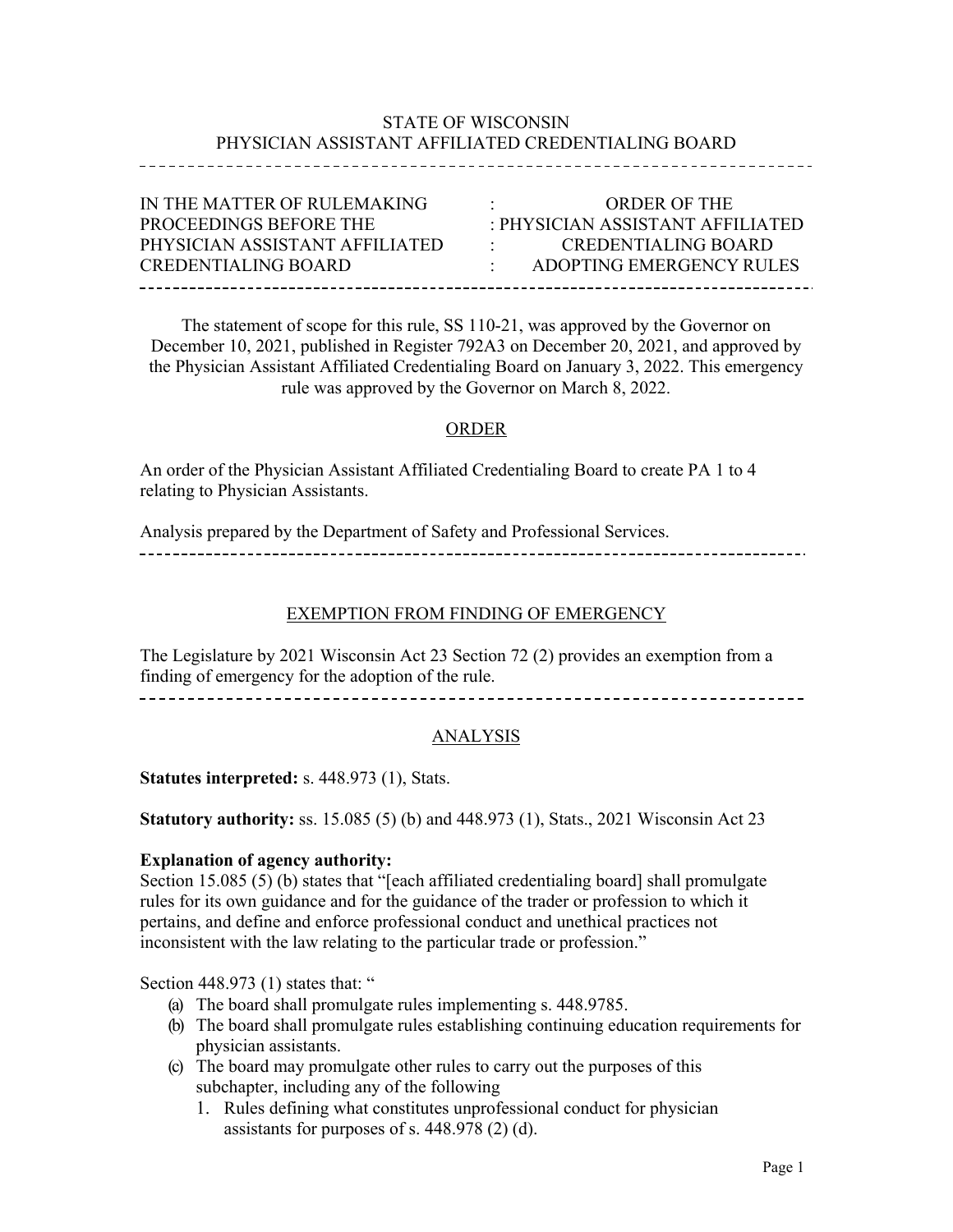2. Rules under s. 448.977 (2)."

2021 WI Act 23, Section 72 (2) (a) states that "Using the procedure under s. 227.24, the physician assistant affiliated credentialing board may promulgate rules under ss. 448.973 (1) and 448.975 (5) (a) as emergency rules under s. 227.24 to allow for licensure, discipline, and practice of physician assistants."

**Related statute or rule:** Wisconsin Administrative Code Chapters PA 1 to 4

### **Plain language analysis:**

The objective of the proposed rules is to implement the statutory changes from 2021 Wisconsin Act 23.

### **Summary of, and comparison with, existing or proposed federal regulation:** None.

### **Comparison with rules in adjacent states:**

**Illinois**: Physician Assistants in Illinois are licensed through the Illinois Department of Financial and Professional Regulation. The Physician Assistant Practice Act of 1987 governs the practice of physician assistants in Illinois and includes statutes on licensure, collaboration, prescribing, continuing education, and grounds for disciplinary action [ 225 Illinois Compiled Statutes 95].

Part 1350 of the Illinois Administrative Code further details rules for physician assistants in the areas of licensure, collaboration, and prescribing. These sections also detail scope and function, employment, approved programs, and unprofessional conduct [Illinois Administrative Code s. 1350].

**Iowa**: Physician Assistants in Iowa are licensed through the Iowa Department of Public Health and the Board of Physician Assistants. Chapter 148C of the Iowa Code governs the practice of physician assistants in Iowa and includes statutes on licensure and grants administrative rulemaking authority to their Board [Iowa Code ch. 148C].

Chapters 326 through 329 of the Iowa Administrative Code further details rules for physician assistants in the areas of licensure, practice, and discipline [Iowa Administrative Code chs. 326 to 329].

**Michigan**: Physician Assistants in Michigan are licensed through the Michigan Department of Licensing and Regulatory Affairs. Part 170 of The Public Health Code governs the practice of physician assistants in Michigan. This section of the Michigan Compiled Laws includes requirements for physician assistants on licensure, practice, informed consent, and delegation of care [Michigan Compiled Laws ss. 333.17001 to 333.17084].

**Minnesota:** Physician Assistants in Minnesota are licensed through the Minnesota Board of Medical Practice. Chapter 147A of the Minnesota Statutes includes requirements for licensure, scope of practice, grounds for disciplinary action, accountability, prescribing drugs, continuing education and responding to disaster situations [Minnesota Statutes ch. 147A].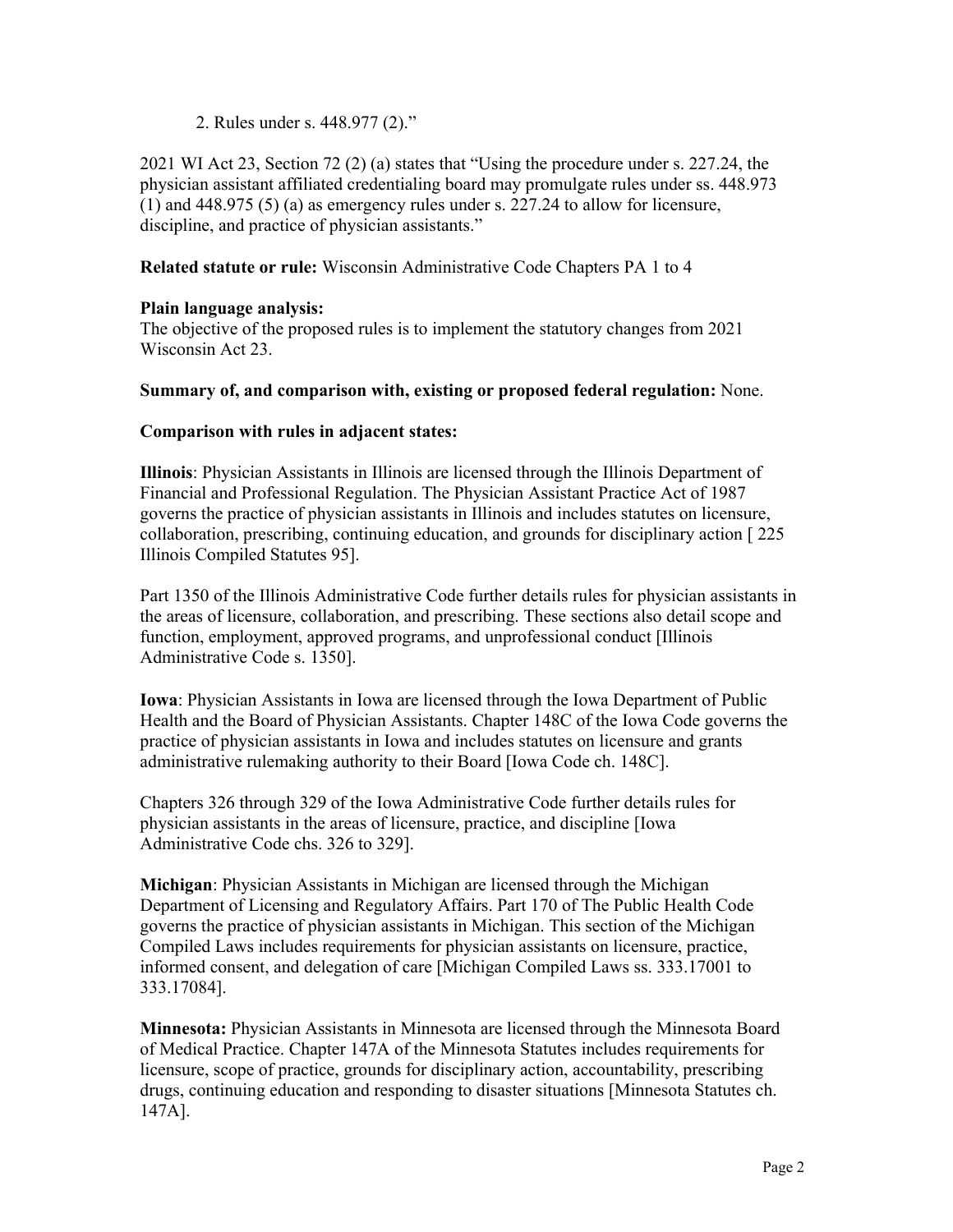The Minnesota Board of Medical Practice has administrative rules which also include requirements for physician assistants including licensure and registration, continuing education, emeritus registrations, professional corporation rules, hearings before the board, and fee splitting [Minnesota Administrative Rules chs. 5600, 5605, 5606, 5610, 5615, and 5620].

#### **Summary of factual data and analytical methodologies:**

The Board reviewed the statutory changes from 2021 Wisconsin Act 23 and promulgated rules as needed for the profession. While promulgating these rules, the Board referenced Wisconsin Administrative Code ss. Med 8 and Med 10.03, among other sources.

**Fiscal Estimate:** The fiscal estimate will be attached upon completion.

### **Effect on small business**:

These proposed rules do not have an economic impact on small businesses, as defined in s. 227.114 (1), Stats. The Department's Regulatory Review Coordinator may be contacted by ema[il at Daniel.Hereth@wisconsin.gov,](mailto:Daniel.Hereth@wisconsin.gov) or by calling (608) 267-2435.

### **Agency contact person**:

Nilajah Hardin, Administrative Rules Coordinator, Department of Safety and Professional Services, Division of Policy Development, P[.O. Box 8366, Madison,](mailto:DSPSAdminRules@wisconsin.gov)  Wisconsin 53708-8306; telephone 608-267-7139; email at [DSPSAdminRules@wisconsin.gov.](mailto:DSPSAdminRules@wisconsin.gov)

#### **Place where comments are to be submitted and deadline for submission**:

Comments may be submitted to Nilajah Hardin, Administrative Rules Coordinator, Department of Safety and Professional Services, Division of Policy Development, 4822 Madison Yards Way, P.O. Box 8366, Madison, WI 53708-8366, or by email t[o](mailto:DSPSAdminRules@wisconsin.gov) [DSPSAdminRules@wisconsin.gov.](mailto:DSPSAdminRules@wisconsin.gov) Comments must be received on or before the public hearing, held on a date to be determined, to be included in the record of rule-making proceedings.

## TEXT OF RULE

SECTION 1 CHAPTERS PA 1 to 4 are created to read:

### CHAPTER PA 1 AUTHORITY AND DEFINITIONS

**PA 1.01 Authority.** The rules in chapters PA 1 to 4 are adopted by the Physician Assistant Affiliated Credentialing Board pursuant to the authority delegated by ss. 15.085 (5) (b) and 448.973 (1), stats.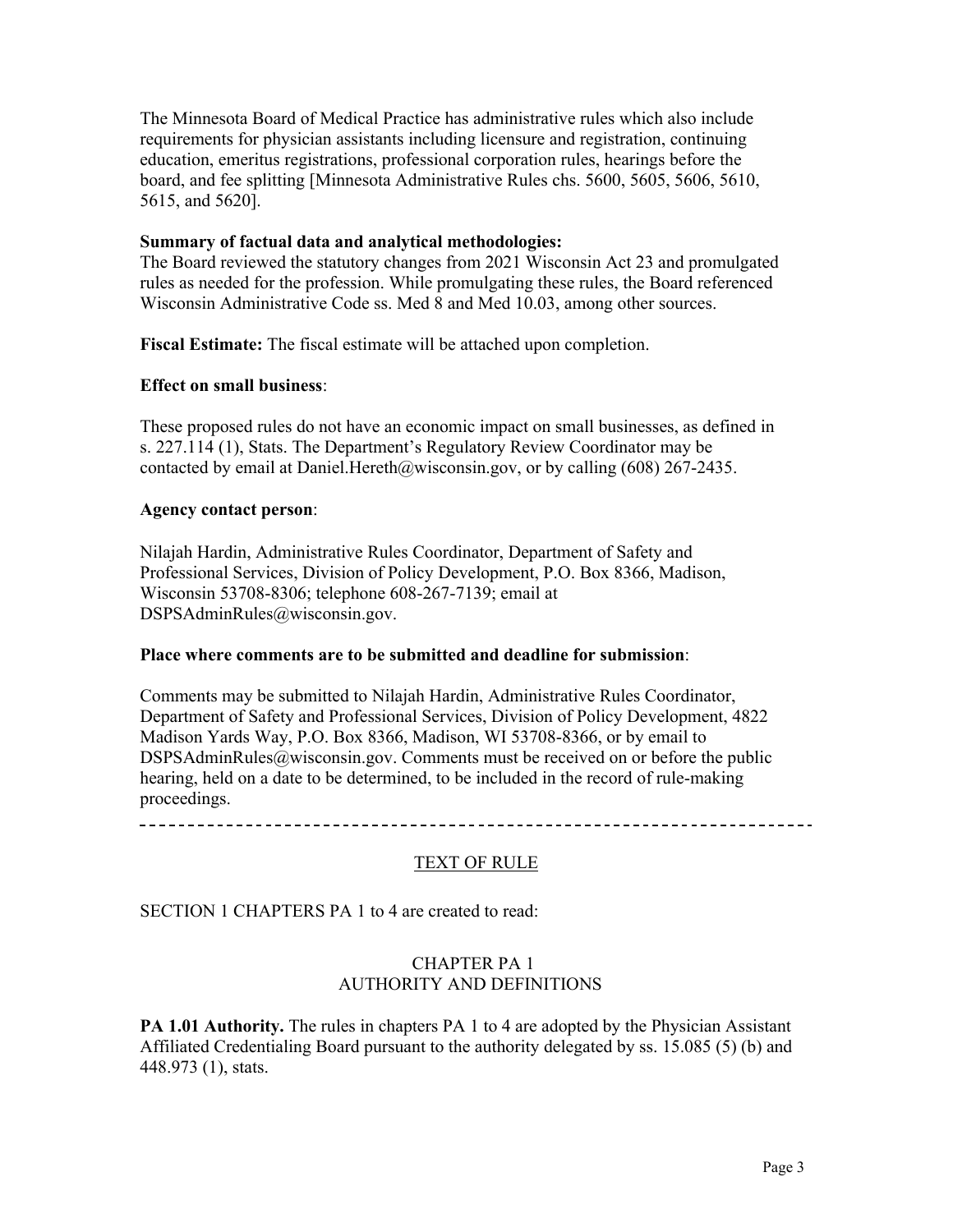**PA 1.02 Definitions.** As used in chapters PA 1 to 4:

- **(1)** "Alternate Collaborator" means a physician or physician assistant who is designated temporary duties of collaboration by the collaborating physician when the collaborating physician is temporarily unavailable.
- **(2)** "Board" means the Physician Assistant Affiliated Credentialing Board.
- **(3)** "DEA" means the United States Drug Enforcement Administration.
- **(4)** "Department" means the Department of Safety and Professional Services
- **(5)** "Educational Program" means a program for educating and preparing physician assistants which is approved by the board.
- **(6)** "Physician" has the meaning given in s. 448.01 (5), stats.
- **(7)** "Physician Assistant" means a person licensed under s. 448.974, stats.
- **(8)** "Physician Associate" is analogous to and has the same meaning as "physician assistant".
- **(9)** "Podiatry" or "Podiatric Medicine and Surgery" has the meaning given in s. 448.60 (4), stats.
- **(10)** "Podiatrist" has the meaning given in s. 448.60 (3), stats.

## CHAPTER PA 2 LICENSE TO PRACTICE AS A PHYSICIAN ASSISTANT

**PA 2.01 Initial Licensure.** Except as provided under sub. (3), the board shall grant an initial license to practice as a physician assistant to any applicant who has been found qualified by three-fourths of the members of the Board and satisfies all of the following requirements, as determined by the board:

- **(1)** The applicant shall submit all of the following:
	- (a) A completed application form. Note: Application forms are available from the department of safety and professional services' website at [http://dsps.wi.gov.](http://dsps.wi.gov/)
	- (b) The fee determined by the Department under s. 448.07 (2), stats.
	- (c) Verified evidence of graduation from an educational program approved under PA 2.02.
	- (d) Evidence of having successfully passed the National Commission on Certification of Physician Assistants (NCCPA) Certification Examination or an equivalent national examination approved by the board.
	- (e) A listing of all employers, practice settings, internships, residencies, fellowships, and other employment for the past 7 years.
- **(2)** Subject to ss. 111.321, 111.322, and 111.335, stats., the applicant does not have an arrest or conviction record.
- **(3)** Subsection (1) (c) of this section does not apply to an applicant who provides evidence that the applicant is a licensed physician assistant or physician associate in another state, the District of Columbia, Puerto Rico, the United States Virgin Islands, or any territory or insular possession subject to the jurisdiction of the United States and the board determines that the requirements for obtaining the license in that state or territory are substantially equivalent to the requirements under sub. (1) (c) of this section.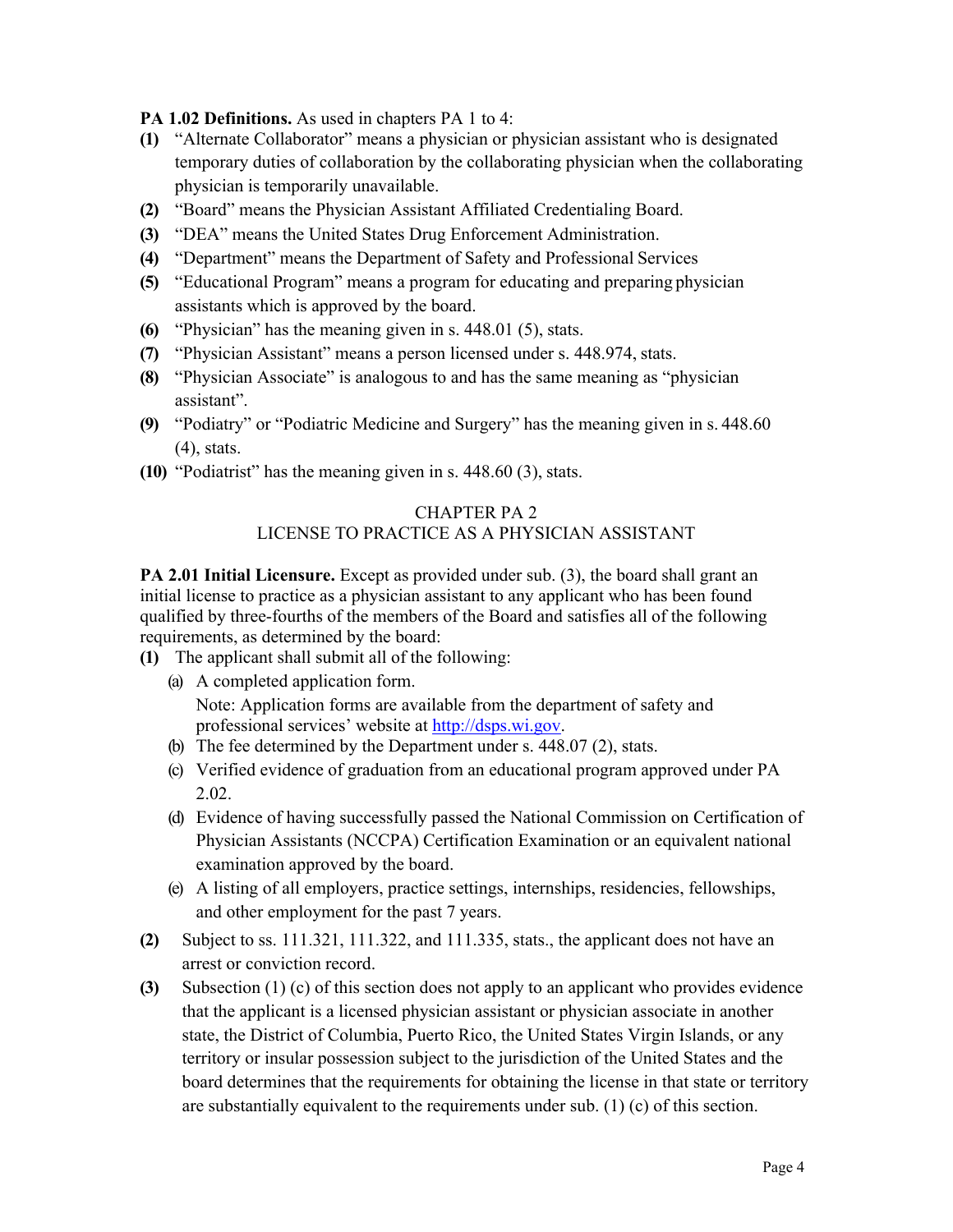- **(4)** The board may require an applicant to complete a personal appearance for purposes of an interview, or review of credentials, or both. An applicant's performance at a personal appearance is satisfactory if the applicant establishes to the board's satisfaction that the applicant has met requirements for licensure and is minimally competent to practice as a physician assistant.
- **(5)** Notwithstanding sub. (1) of this section, an individual who, as of April 1, 2022, was licensed by the medical examining board as a physician assistant under subchapter II of chapter 448, 2017 stats., shall be considered to have been licensed as a physician assistant for the purposes of these rules, and, upon the license's expiration, shall renew in accordance with the provisions of PA 2.04.
- **(6)** If any of the documents required under this chapter are in a language other than English, the applicant shall also submit a verified English translation and the cost of that translation shall be borne by the applicant.
- **(7)** An applicant who fails to receive a passing score on the examination required under subsection (1) (d) may reapply by payment of the fee specified in subsection (1) (b). An applicant may reapply twice at not less than 4-month intervals. If an applicant fails the examination 3 times, he or she may not be admitted to an examination unless the applicant submits proof of having completed further professional training or education as the board may prescribe.

**PA 2.02 Education Program Approval.** The board shall approve only education programs for physician assistants or physician associates that are accredited by the Accreditation Review Commission on Education for the Physician Assistant or its successor, or, prior to 2001, by the Committee on Allied Health Education and Accreditation or the Commission on Accreditation of Allied Health Education Programs. If the applicant does not satisfy this requirement, the applicant may show that, prior to January 1, 1986, the applicant successfully passed the Physician Assistant National Certifying Examination administered by the National Commission on Certification of Physician Assistants.

**PA 2.03 Oral Interviews and Personal Appearances. (1) Each applicant shall complete an** oral interview or personal appearance before the board, if any of the following circumstances apply:

- (a) Has a medical condition which in any way impairs or limits the applicant's ability to practice as a physician assistant with reasonable skill and safety.
- (b) Uses chemical substances that impair in any way the applicant's ability to practice as a physician assistant with reasonable skill and safety.
- (c) Has been disciplined or had certification denied by a licensing or regulatory authority in Wisconsin or another jurisdiction.
- (d) Has been convicted of a crime, the circumstances of which substantially relate to the practice of physician assistants.
- (e) Has not practiced as a physician assistant for a period of 3 years prior to application, unless the applicant has graduated from an approved educational program in the last 3 years under PA 2.02.
- (f) Has been found to have been negligent in the practice as a physician assistant or has been a party in a lawsuit in which it was alleged that the applicant has been negligent in the practice of medicine.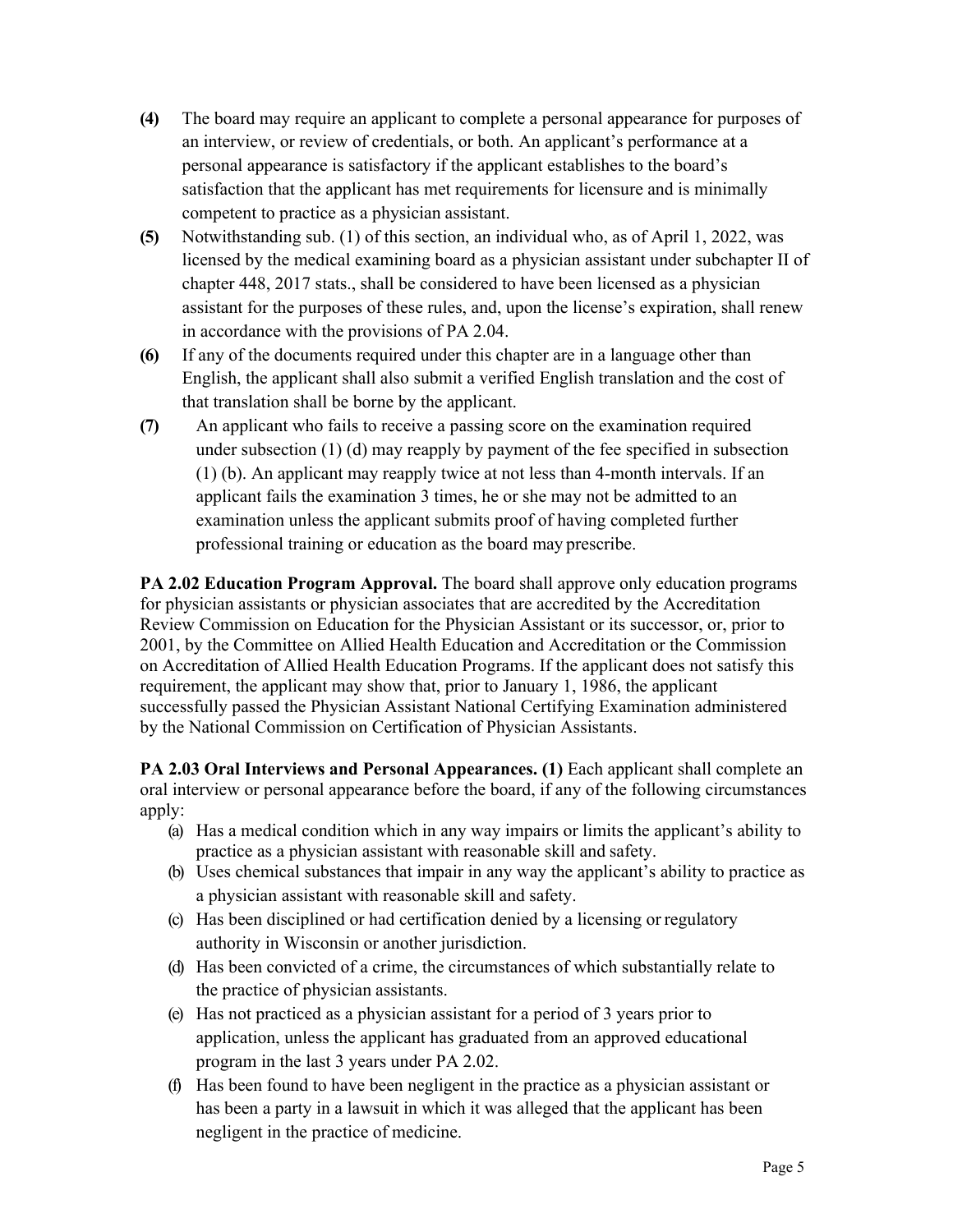- (g) Has been diagnosed with any condition that may create a risk of harm to a patient or the public.
- (h) Has within the last 2 years engaged in the illegal use of controlled substances.
- (i) Has been subject to adverse formal action during the course of physician assistant education, postgraduate training, hospital practice, or other physician assistant employment.

**(2)** An application filed under this chapter shall be reviewed by an application review panel, designated by the chairperson of the board, to determine whether an applicant is required to complete an oral interview or a personal appearance or both under sub. (1) of this section. If the application review panel is not able to reach unanimous agreement on whether an applicant is eligible for licensure without completing an oral interview or a personal appearance or both, the application shall be referred to the board for a final determination.

**(3)** The board shall notify each applicant requiring an oral interview or appearance of the time and place scheduled for that applicant's interview or appearance.

**(4)** Otherwise qualified applicants with disabilities, as defined by the Americans with Disabilities Act, shall be provided with reasonable accommodations.

**PA 2.04 License Renewal. (1)** Each licensee shall renew their license biennially. The renewal date and fee are specified by s. 440.08 (2) (a) and s. 440.03 (9) (a), Stats.

**(2)** Every even-numbered year, each licensee shall complete a renewal application and return it with the required fee prior to March 1 of that year.

Note: Instructions for renewal applications can be found on the department of safety and professional services' website at [http://dsps.wi.gov.](http://dsps.wi.gov/)

**PA 2.05 Reinstatement. (1)** A licensee who fails for any reason to be licensed as required under this chapter shall not exercise the rights or privileges conferred by any license granted by the board.

**(2)** Failure to renew a license as specified in s. 440.08 (2) (a), stats. shall cause the license to lapse. A licensee who allows the license to lapse may apply for reinstatement of the license by the board, subject to 440.08 (4), Stats., as follows:

- (a) If the licensee applies for renewal of the license less than five years after its expiration, the license shall be renewed upon payment of the renewal fee
- (b) If the licensee applies for renewal of the license more than five years after its expiration, the board shall make an inquiry to determine whether the applicant is competent to practice under the license in this state and shall impose any reasonable conditions on the renewal of the license. This paragraph does not apply to licensees who have unmet disciplinary requirements or whose licenses have been surrendered or revoked.

**(3)** A licensee who has unmet disciplinary requirements and failed to renew a license within five years of the renewal date or whose license has been surrendered or revoked may apply to have a license reinstated if the applicant provides all of the following:

- (a) Evidence of completion of requirements under PA 2.05 (2) (b) if the licensee has not held an active Wisconsin license in the last five years.
- (b) Evidence of completion of disciplinary requirements, if applicable.
- (c) Evidence of rehabilitation or a change in circumstances, warranting reinstatement of the license.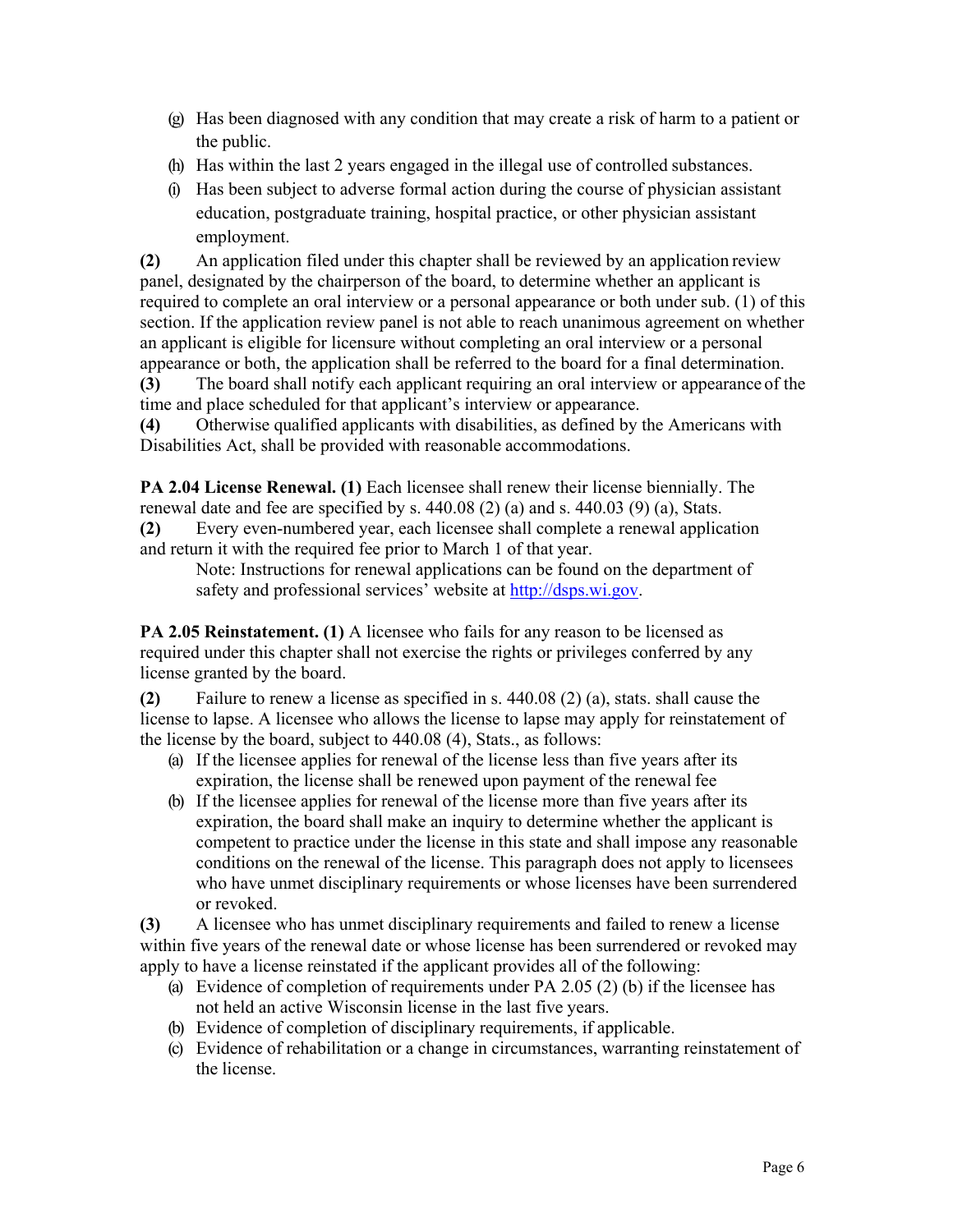**PA 2.06 Reciprocal Credentials for Service Members, Former Service Members, and their Spouses.** A reciprocal license shall be granted to a service member, former service member, or the spouse of a service member or former service member who the board determines meets all of the requirements under s. 440.09 (2), Stats. subject to s. 440.09 (2m), Stats. The board may request verification necessary to make a determination under this section.

**PA 2.07 Title Protection.** No person may designate himself or herself as a "physician assistant" or "physician associate" or use or assume the title "physician assistant" or "physician associate" or append to the person's name the words or letters "physician" assistant", "physician associate" or "P.A." or any other titles, letters, or designation which represents or may tend to represent that person as a physician assistant or physician associate unless that person is a physician assistant licensed by the board or a federally credentialed physician assistant or physician associate.

## CHAPTER PA 3 COLLABORATION AND PRACTICE

**PA 3.01 Practice Standards. (1)** Regardless of employment status, a physician assistant shall practice pursuant to one of the following:

- (a) In accordance with s.  $448.975$  (2) (a) 1. a., Stats. the physician assistant practices pursuant to an employment arrangement. Under this option, a physician assistant is not required under this rule to enter into a written collaborative agreement with a physician. This provision shall not prevent an employer from requiring a written collaborative or practice agreement; or
- (b) The physician assistant enters into a written collaborative agreement with a physician pursuant to s.  $448.975(2)$  (a) 1. b., Stats.:
	- 1. If a physician assistant practices pursuant to a written collaborative agreement under sub. (1) (b) of this section, the agreement must be kept on file at the practice site. The agreement must include, at a minimum:
		- a. A statement that the collaborating physician shall remain reasonably available to the physician assistant for consultation via telecommunications or other electronic means and that consultation shall occur within a medically appropriate time;
		- b. A statement that the collaborating physician may designate an alternate collaborator to be consulted when the collaborating physician is temporarily unavailable.
		- c. A statement that if the patient requests a physician consultation, arrangements must be made for such a consult within a medically appropriate time;
		- d. A clause specifying that either party may terminate the collaborative agreement by providing written notice at least 30 days prior to the date of termination, or in a manner otherwise specified by the collaborating physician and the physician assistant; and
		- e. The signature of both the collaborating physician and the physician assistant.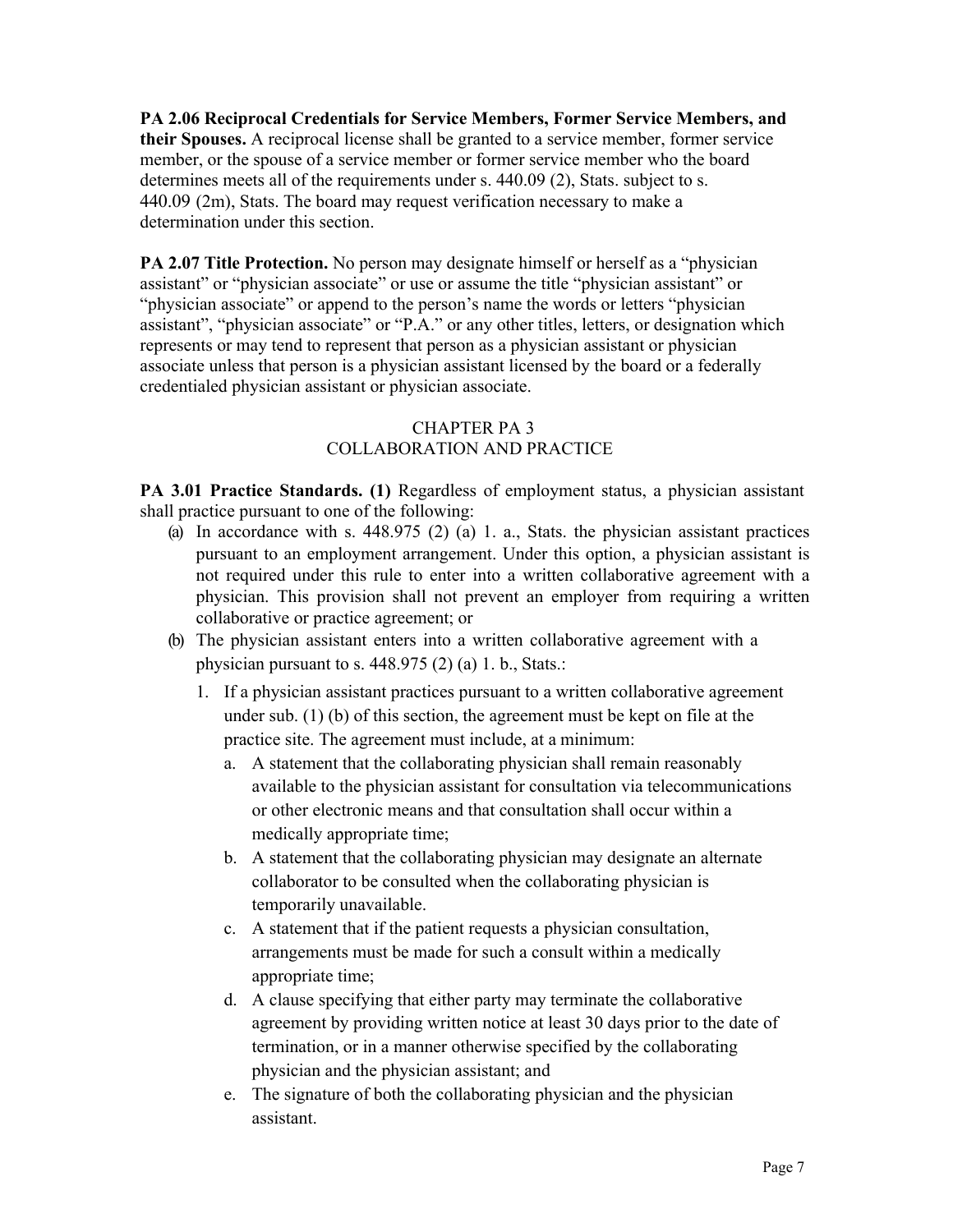**(2)** A physician is not required under this rule to be physically present at the location where the physician assistant practices or renders care.

**PA 3.02 Practice of Podiatry.** A physician assistant may practice with the supervision and direction of a podiatrist pursuant to s. 448.975 (1) (b) 2., stats. and the rules promulgated under s. 448.695 (4) (b), Stats.

**PA 3.03 Emergency, Disaster, and Volunteer Practice. (1)** A physician assistant licensed under s. PA 2 may perform any of the following:

- (a) Render such emergency medical care that they are able to provide at the scene of an accident or emergency situation, not to be defined as an emergency situation that occurs in the place of one's employment, in the absence of an employment or collaborative agreement entered into under PA 3.01 (1).
- (b) Render such medical care that they are able to provide during a declared state of emergency or other disaster, notwithstanding an employment or collaborative agreement entered into under PA 3.01 (1).
- (c) Provide volunteer medical care at camps or sporting events, notwithstanding an employment or collaborative agreement entered into under PA 3.01 (1).

**(2)** Pursuant to ss. 448.975 (5) (a) b 1. and 257.03 (3) Physician assistants who voluntarily and gratuitously render emergency, disaster, or volunteer care pursuant to sub. (1) of this section shall not be liable for civil damages for any personal injuries that result from acts or omissions which may constitute ordinary negligence. The immunity granted by this section shall not apply to acts or omissions constituting reckless, wanton, or intentional misconduct.

**PA 3.04 Practice During Interruption in Collaboration.** If a physician assistant's collaborating physician under PA 3.01 (1) (b) is unable to collaborate as specified in that section due to an interruption in licensed practice, a leave of absence of 30 days or longer such that the physician is unreachable, change in employment, change in license or privileges, or death:

**(1)** When the interruption is temporary, and an alternate has not been identified in the current agreement, or is otherwise not available, a new alternate physician may provide temporary collaboration to the physician assistant. An interim collaborative agreement shall be documented within and maintained at the site of practice in accordance with s. PA 3.01  $(1)$  (b).

**(2)** If the collaborating physician will be unavailable for more than 90 business days due to an interruption in licensure or privileges, employment, extended leave of absence or death, the physician assistant shall secure a new collaborating physician and document the agreement in accordance with s. PA 3.01 (1) (b).

**(3)** If no physician is available to collaborate with the physician assistant, either:

(a) A Physician Assistant possessing at least 2,080 hours of practice experience in the same specialty or concentration shall notify the board within 3 business days of the collaborating physician's absence and attestation to active search for replacement. The physician assistant may continue to practice under the current terms of the physician assistant's collaboration agreement without physician collaboration for up to 90 business days, at which time the physician assistant may petition the board to extend practice under the same terms. The board shall consider the practice setting, experience, and qualifications of the physician assistant, and potential availability of collaborating physicians when reviewing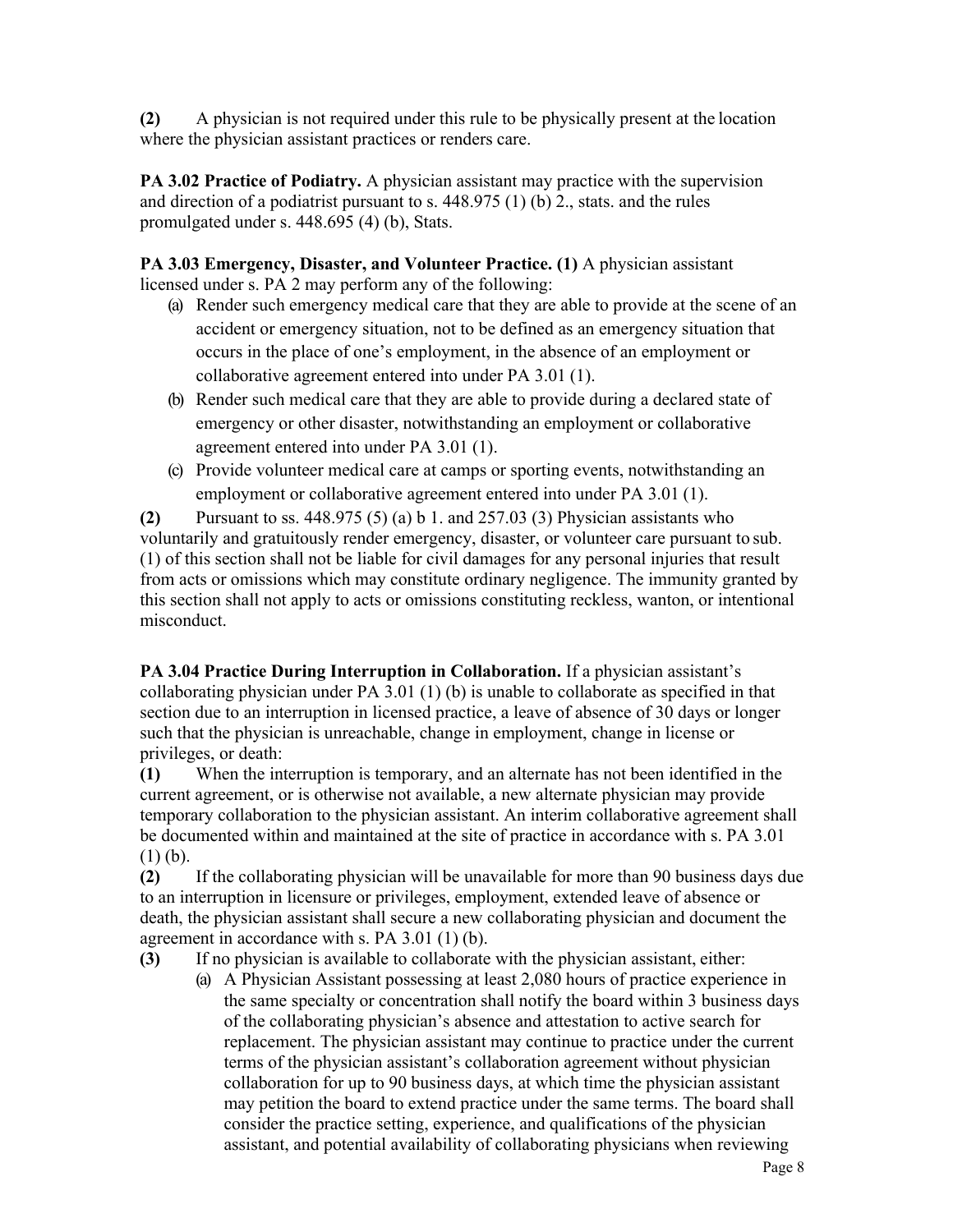requests to extend practice under this subsection; or

(b) A Physician Assistant possessing less than 2,080 hours of practice experience in the same specialty or concentration shall enter into a written interim collaborative agreement with a physician assistant possessing at least 10,000 hours of practice experience in the same specialty or concentration; and shall notify the board within 3 business days of the collaborating physician's absence, provide a copy of the interim written collaborative agreement and, an attestation to active search for replacement of the collaborating physician. The physician assistant may continue to practice under the current terms of the physician assistant's interim collaboration agreement with physician assistant collaboration for up to 30 business days, at which time the physician assistant may petition the board to extend practice under the same terms. The board shall consider the practice setting, experience, and qualifications of the physician assistant, the collaborating physician assistant and potential availability of collaborating physicians when reviewing requests to extend practice under this subsection. This interim collaborative agreement may not exceed 180 consecutive days or 180 days in any calendar year.

**(4)** The board may audit and review the practice of a physician assistant temporarily practicing without a collaborating physician under sub. (3) of this section at any time during or after the collaborating physician's absence.

**(5)** Physician assistants temporarily practicing without a collaborating physician under sub. (3) of this section shall not practice outside of their education, training, and experience and shall refer patients to another provider when appropriate to the patient's condition and the standard of care.

**PA 3.05 Minimum Standards for Patient Health Care Records. (1)** When patient healthcare records are not maintained by a separate entity, a physician assistant shall ensure patient health care records are maintained on every patient for a period of not less than 5 years after the date of the last entry, or for a longer period as may be otherwise required by law.

**(2)** A patient health care record shall contain all of the following clinical health care information which applies to the patient's medical condition:

- (a) Pertinent patient history.
- (b) Pertinent objective findings related to examination and test results.
- (c) Assessment or diagnosis.
- (d) Plan of treatment for the patient.

**(3)** Each patient health care record entry shall be dated, shall identify the physician assistant, and shall be sufficiently legible to allow interpretation by other health care practitioners.

## **PA 3.06 Standards for Dispensing and Prescribing Drugs. (1)** PRESCRIPTIVE AUTHORITY*.*

- (a) A physician assistant may order, prescribe, procure, dispense, and administer prescription drugs, medical devices, services, and supplies.
- (b) A physician assistant practicing under the supervision and direction of a podiatrist may issue a prescription order for a drug or device in accordance with guidelines established by the supervising podiatrist and the physician assistant.

**(2)** PACKAGING. A prescription drug dispensed by a physician assistant shall be dispensed in a child-resistant container if it is a substance requiring special packaging under 16 CFR 1700.14 (1982) of the federal regulations for the federal poison packaging act of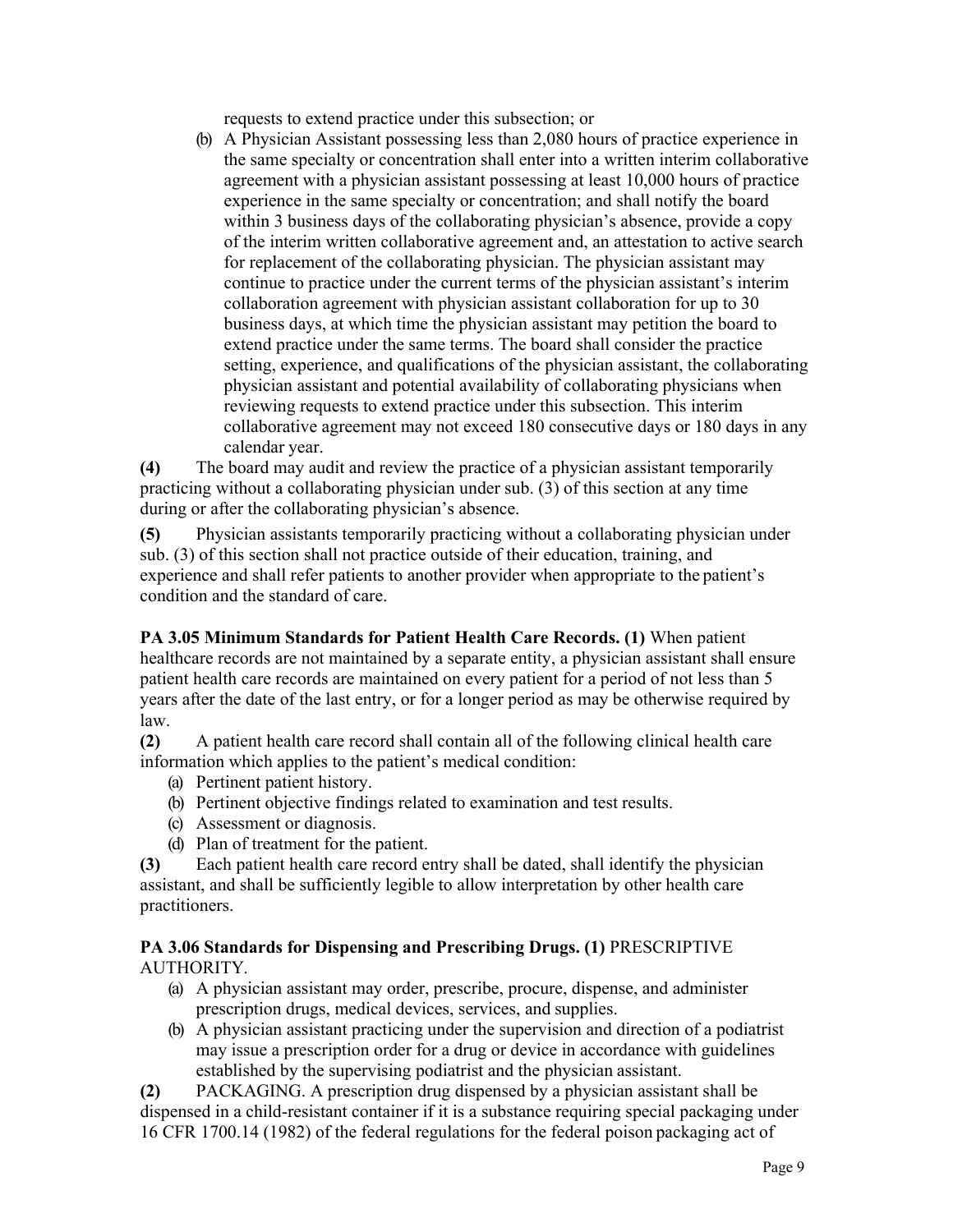1970.

**(3)** LABELING. A prescription drug dispensed by a physician assistant shall contain a legible label affixed to the immediate container disclosing all of the following:

- (a) The name and address of the facility from which the prescribed drug is dispensed.
- (b) The date on which the prescription is dispensed.
- (c) The name of the physician assistant who prescribed the drug.
- (d) The full name of the patient.
- (e) The generic name and strength of the prescription drug dispensed unless the prescribing physician assistant requests omission of the name and strength of the drug dispensed.
- (f) Directions for the use of the prescribed drug and cautionary statements, if any, contained in the prescription or required by law.

**(4)** RECORDKEEPING. A physician assistant shall maintain complete and accurate records of each prescription drug received, dispensed, or disposed of in any other manner.

- (a) Records required by the federal controlled substances act and ch. 961, Stats., shall be maintained at the location where the drug is received, distributed, or dispensed and be available for inspection by authorized persons for at least 5 years from the date of the record.
- (b) Controlled substances dispensed by a physician assistant shall be recorded on a separate log, in a separate bound logbook in which each schedule of controlled substances dispensed is recorded separately and in chronological order with the following information:
	- 1. The name of the substance.
	- 2. Dosage form and strength of the substance.
	- 3. Name and address of the person for whom dispensed.
	- 4. Date of dispensing
	- 5. Quantity dispensed.
	- 6. Name or initials of physician assistant who dispensed the substance.

PA 3.07 Informed Consent. (1) Pursuant to s. 448.9785, Stats., a physician assistant shall communicate alternate modes of treatment to a patient.

**(2)** Any physician assistant who treats a patient shall inform the patient about the availability of reasonable alternative modes of treatment and about the benefits and risks of these treatments. The reasonable physician assistant standard is the standard for informing a patient under this section. The reasonable physician assistant standard requires disclosure only of information that a reasonable physician assistant in the same or a similar medical specialty would know and disclose under the circumstances.

**(3)** The physician assistant's duty to inform the patient under this section does not require disclosure of any of the following:

- (a) Detailed technical information that in all probability a patient would not understand.
- (b) Risks apparent or known to the patient.
- (c) Extremely remote possibilities that might falsely or detrimentally alarm the patient.
- (d) Information in emergencies where failure to provide treatment would be more harmful to the patient than treatment.
- (e) Information in cases where the patient is incapable of consenting.
- (f) Information about alternate modes of treatment for any condition the physician assistant has not included in the physician assistant's diagnosis at the time the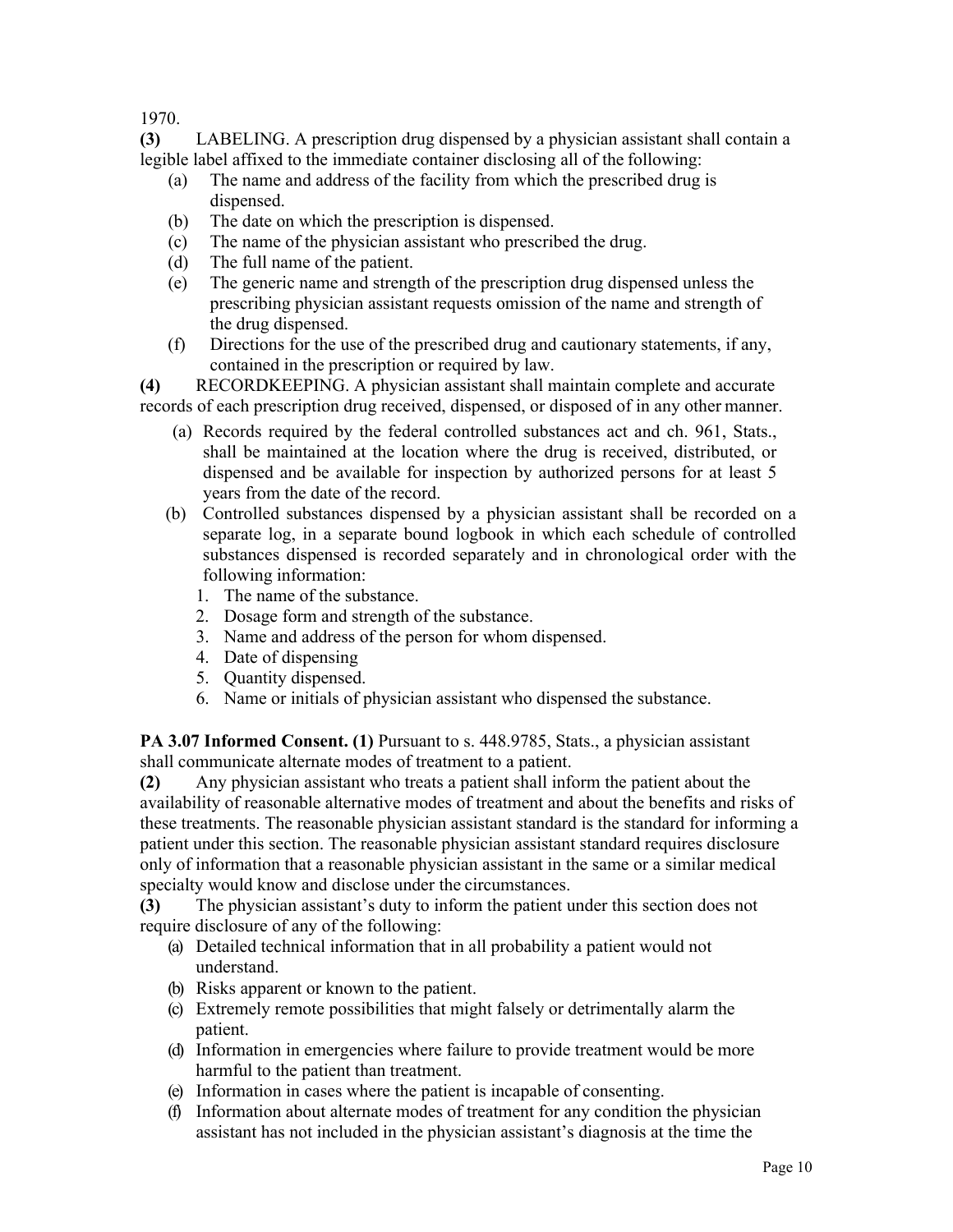physician assistant informs the patient.

**(4)** A physician assistant's record shall include documentation that alternate modes of treatment have been communicated to the patient and informed consent has been obtained from the patient.

#### CHAPTER PA 4 UNPROFESSIONAL CONDUCT

**PA 4.01 Unprofessional Conduct.** "Unprofessional conduct" includes, but is not limited to the following, or aiding or abetting the same:

**(1)** DISHONESTY AND CHARACTER. (a) Violating or attempting to violate any provision or term of subch. VIII of ch. 448, Stats., or of any valid rule of the board.

- (b) Violating or attempting to violate any term, provision, or condition of any order of the board.
- (c) Knowingly engaging in fraud or misrepresentation or dishonesty in applying, for or procuring a physician assistant license, or in connection with applying for or procuring periodic renewal of a physician assistant license, or in otherwise maintaining such licensure.
- (d) Knowingly giving false, fraudulent, or deceptive testimony while serving as an expert witness.
- (e) Employing illegal or unethical business practices.
- (f) Knowingly, negligently, or recklessly making any false statement, written or oral, as a physician assistant which creates an unacceptable risk of harm to a patient, the public, or both.
- (g) Engaging in any act of fraud, deceit, or misrepresentation, including acts of omission to the board or any person acting on the board's behalf.
- (h) Obtaining any fee by fraud, deceit or misrepresentation.
- (i) Directly or indirectly giving or receiving any fee, commission, rebate, or other compensation for professional services not actually and personally rendered, unless allowed by law. This prohibition does not preclude the legal functioning of lawful professional partnerships, corporations, or associations.
- (j) Engaging in uninvited in-person solicitation of actual or potential patients who, because of their circumstances, may be vulnerable to undue influence.
- (k) Engaging in false, misleading, or deceptive advertising.
- (L) Offering, undertaking, or agreeing to treat or cure a disease or condition by a secret means, method, device, or instrumentality; or refusing to divulge to the board upon demand the means, method, device, or instrumentality used in the treatment of a disease or condition.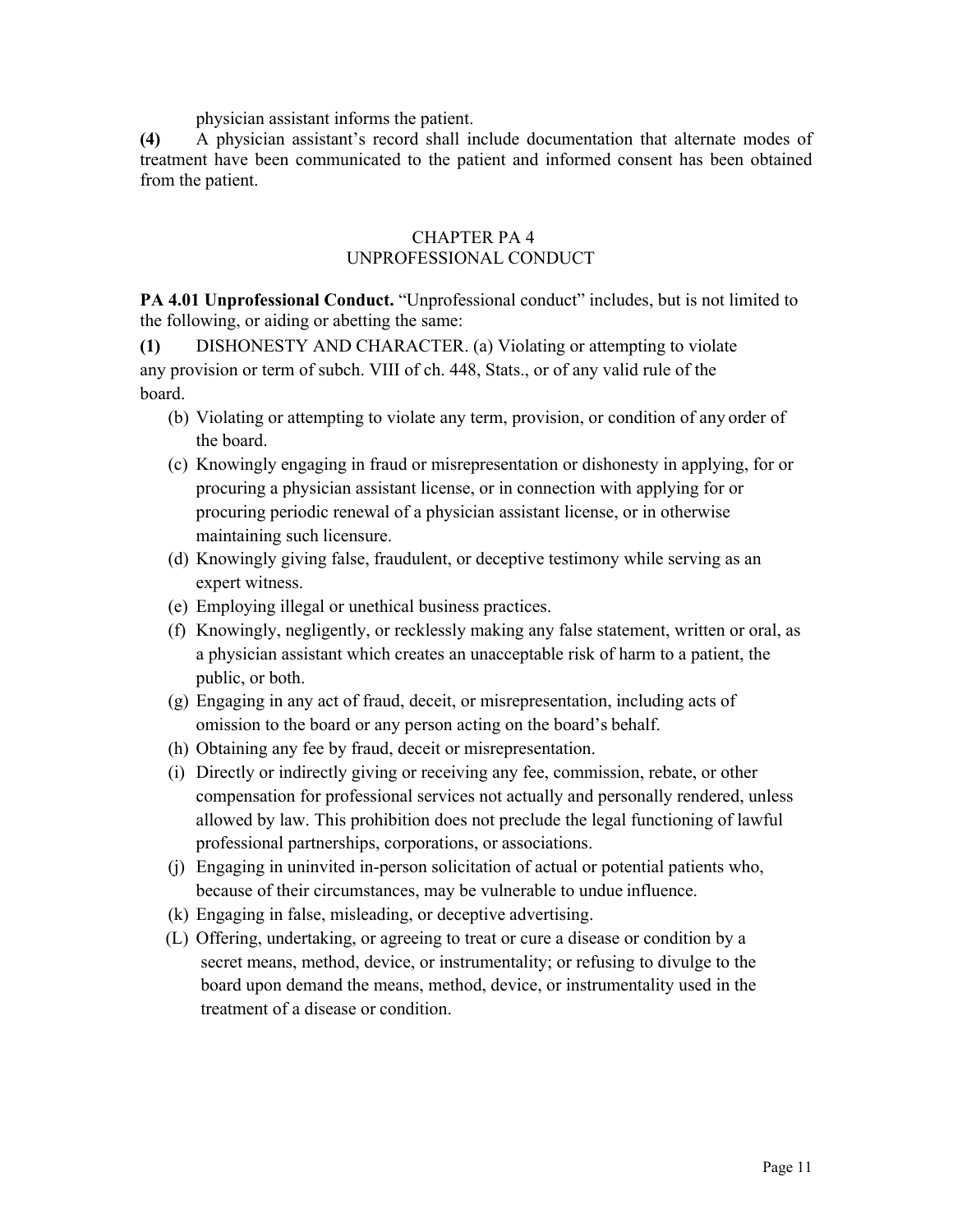**(2)** DIRECT PATIENT CARE VIOLATIONS. (a) Practicing or attempting to practice under any license when unable to do so with reasonable skill and safety. A certified copy of an order issued by a court of competent jurisdiction finding that a person is mentally incompetent is conclusive evidence that the physician assistant was, for any period covered by the order, unable to practice with reasonable skill and safety.

- (b) Departing from or failing to conform to the standard of minimally competent practice which creates an unacceptable risk of harm to a patient or the public whether or not the act or omission resulted in actual harm to any person.
- (c) Prescribing, ordering, dispensing, administering, supplying, selling, giving, or obtaining any prescription medication in any manner that is inconsistent with the standard of minimal competence.
- (d) Performing or attempting to perform any procedure on the wrong patient, or at the wrong anatomical site, or performing the wrong procedure on any patient.
- (e) Administering, dispensing, prescribing, supplying, or obtaining controlled substances as defined in s. 961.01 (4), Stats., other than in the course of legitimate professional practice, or as otherwise prohibited by law.
	- 1. Except as otherwise provided by law, a certified copy of a relevant finding, order, or judgement by a state or federal court or agency charged with making legal determinations shall be conclusive evidence of its findings of fact and conclusions of law.
	- 2. A certificate copy of a finding, order, or judgement demonstrating that entry of a guilty plea, nolo contendere plea or deferred adjudication, with or without expungement, of a crime substantially related to the practice of a physician assistant is conclusive evidence of a violation of this paragraph.
- (f) Engaging in sexually explicit conduct, sexual contact, exposure, gratification, or other sexual behavior with or in the presence of a patient, a patient's immediate family, or a person responsible for the patient's welfare.
	- 1. Sexual motivation may be determined from the totality of the circumstances and shall be presumed when the physician assistant has contact with a patient's intimate parts without legitimate medical justification for doing so.
	- 2. For the purpose of this paragraph, an adult receiving treatment shall be considered a patient for 2 years after the termination of professionalservices.
	- 3. If the person receiving treatment is a child, the person shall be considered a patient for the purposes of this paragraph for 2 years after termination of services or for 2 years after the patient reaches the age of majority, whichever is longer.
- (g) Engaging in any sexual conduct with or in the presence of a patient or former patient who lacks the ability to consent for any reason, including medication or psychological or cognitive disability.
- (h) Engaging in repeated or significant disruptive behavior or interaction with physician assistants, hospital personnel, patients, family members, or others that interferes with patient care or could reasonably be expected to adversely impact the quality of care rendered.
- (i) Knowingly, recklessly, or negligently divulging a privileged communication or other confidential patient health care information except as required or permitted by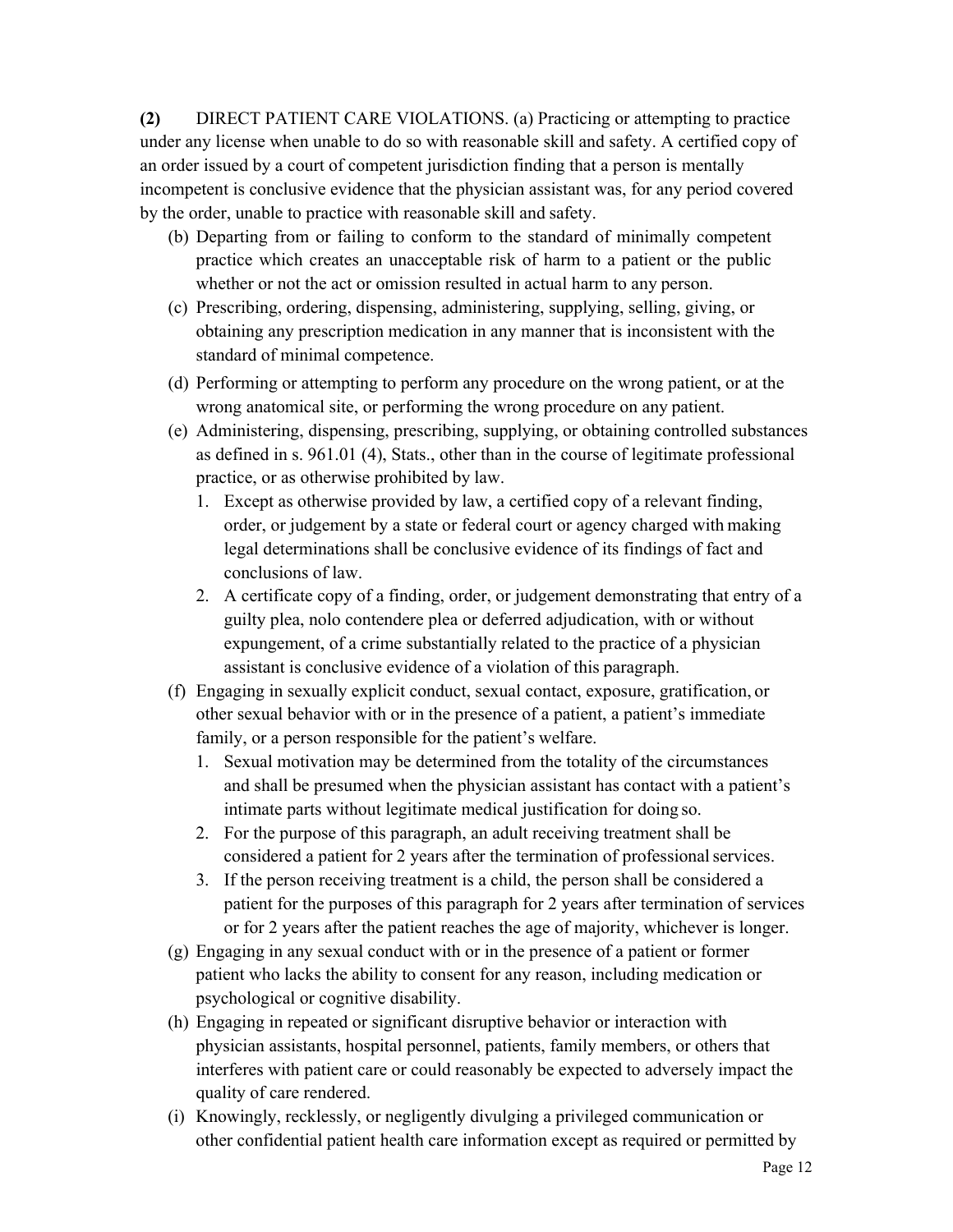state or federal law.

- (j) Performing physician assistant services without required informed consent under s. 448.9785, Stats. or PA 3.07.
- (k) Aiding or abetting the practice of an unlicensed, incompetent, or impaired person or allowing another person or organization to use his or her license to practice as a physician assistant. This provision does not prohibit a Wisconsin licensed physician assistant from providing outpatient services ordered by a physician licensed in another state, if the physician who wrote the order saw the patient in the state in which the physician is licensed and the physician who wrote the order remains responsible for the patient.
- (L) Prescribing a controlled substance to oneself as described in s. 961.38 (5), Stats.
- (m) Practicing as a physician assistant in another state or jurisdiction without appropriate licensure. A physician assistant has not violated this paragraph if, after issuing an order for services that complies with the laws of Wisconsin, their patient requests that the services ordered be provided in another state or jurisdiction.
- (n) Patient abandonment occurs when a physician assistant without reasonable justification unilaterally withdraws from a physician assistant-patient relationship by discontinuing a patient's treatment regimen when further treatment is medically indicated and any of the following occur:
	- 1. The physician assistant fails to give the patient at least 30 days' notice in advance of the date on which the physician assistant's withdrawal becomes effective.
	- 2. The physician assistant fails to allow for patient access to or transfer of the patient's health record as required by law.
	- 3. The physician assistant fails to provide for continuity of prescription medications between the notice of intent to withdraw from the physician assistant-patient relationship and the date on which the physician assistantpatient relationship ends, if the prescription medications are necessary to avoid unacceptable risk of harm.
	- 4. The physician assistant fails to provide for continuity of care during the period between the notice of intent to withdraw from the physician assistant-patient relationship and the date on which the physician assistant-patient relationship ends. Nothing in this section shall be interpreted to imposed upon the physician assistant a greater duty to provide continuity care to a patient than otherwise required by law.
- **(3)** LAW VIOLATIONS, ADVERSE ACTION, AND REQUIRED REPORTS TO THE BOARD.
	- (a) Failing, within 30 days to report to the board any final adverse action taken against the licensee's authority to practice by another licensing jurisdiction.
	- (b) Failing, within 30 days, to report the board any adverse action taken by the Drug Enforcement Administration against the licensee's authority to prescribe controlled substances.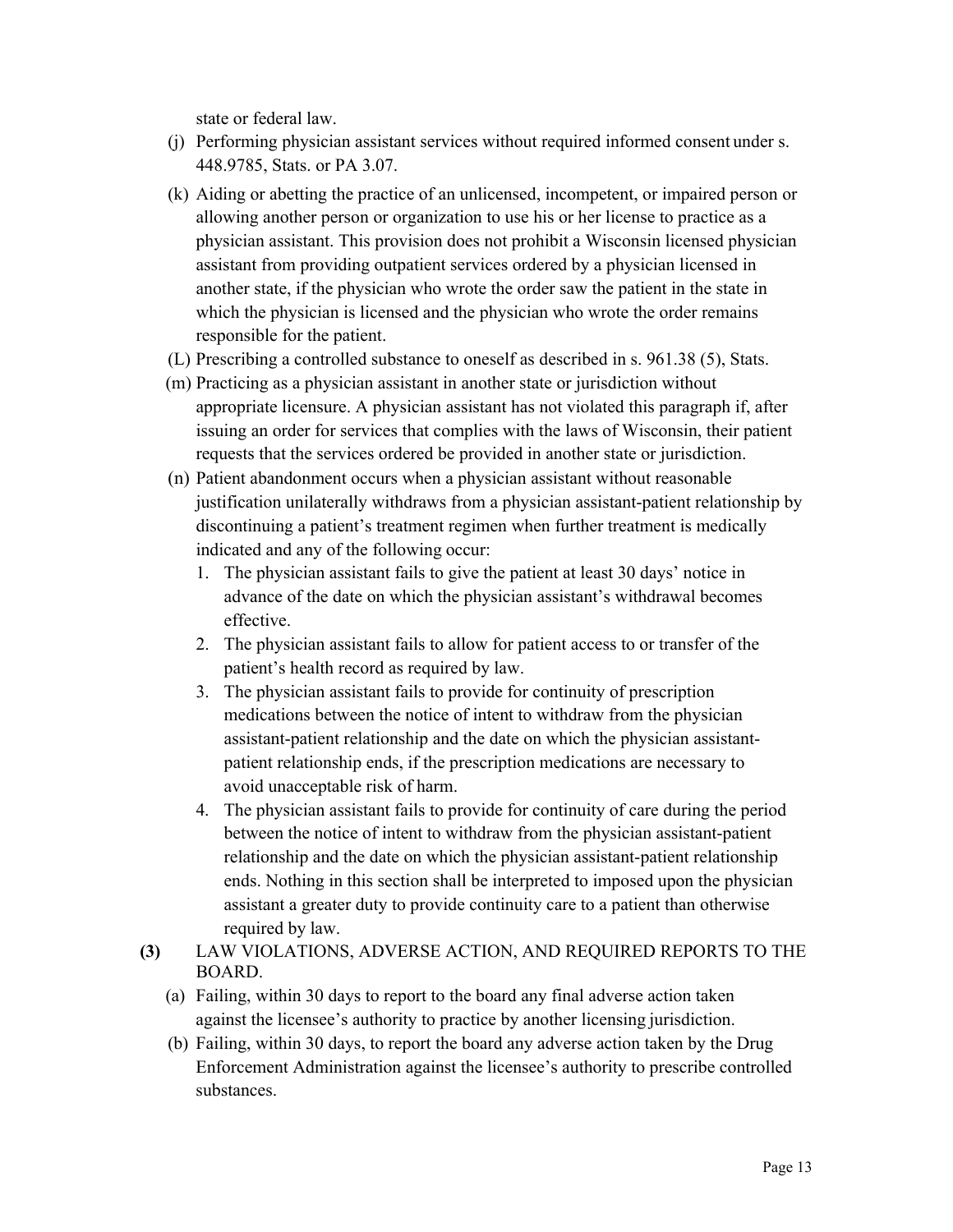- (c) Failing to comply with state and federal laws regarding access to patient health care records.
- (d) Failure by a licensee to establish and maintain patient health care records consistent with the requirements of ss. PA 3.05 and 3.06 (4), or as otherwise required by law.
- (e) Violating the duty to report under s. 448.9795, Stats.
- (f) After a request by the board, failing to cooperate in a timely manner with the board's investigation of a complaint filed against a licensee. There is a rebuttable presumption that a licensee who takes longer than 30 days to respond to a request of the board has not acted within a timely manner.
- (g) Failing, within 48 hours of the entry of judgement of conviction of any crime, to provide notice to the department of safety and professional services required under s. SPS 4.09 (2), or failing within 30 days of conviction of any crime, to provide the board with certified copies of the criminal complaint and judgement of conviction.
- (h) Except as provided under (i), a violation or conviction of any laws or rules of this state, or of any other state, or any federal law or regulation that is substantially related to the practice of a physician assistant.
	- 1. Except as otherwise provided by law, a certified copy of a relevant decision by a state or federal court or agency charged with determining whether a person has violated a law or rule relevant to this paragraph is conclusive evidence of findings of facts and conclusions of law therein.
	- 2. The department of safety and professional services has the burden of proving that the circumstances of the crime are substantially related to the practice of a physician assistant.
- (i) Violating or being convicted of any the conduct listed under in Table PA 4.01, any successor statute criminalizing the same conduct, or if in another jurisdiction, any act which, if committed in Wisconsin would constitute a violation of any statute listed in Table PA 4.01:

| <b>Statute Section</b>       | <b>Description of Violation or Conviction</b>       |
|------------------------------|-----------------------------------------------------|
| 940.01                       | First degree intentional homicide                   |
| 940.02                       | First degree reckless homicide                      |
| 940.03                       | Felony murder                                       |
| 940.05                       | Second degree intentional homicide                  |
| 940.12                       | Assisting suicide                                   |
| 940.19 (2), (4), (5), or (6) | Battery, substantial battery, or aggravated battery |
| $940.22(2)$ or 3             | Sexual exploitation by therapist, duty to report    |
| 940.225 (1), (2), or (3)     | First, second, or third degree sexual assault       |

**Table PA 4.01 Violations or Convictions Cited by Statute**